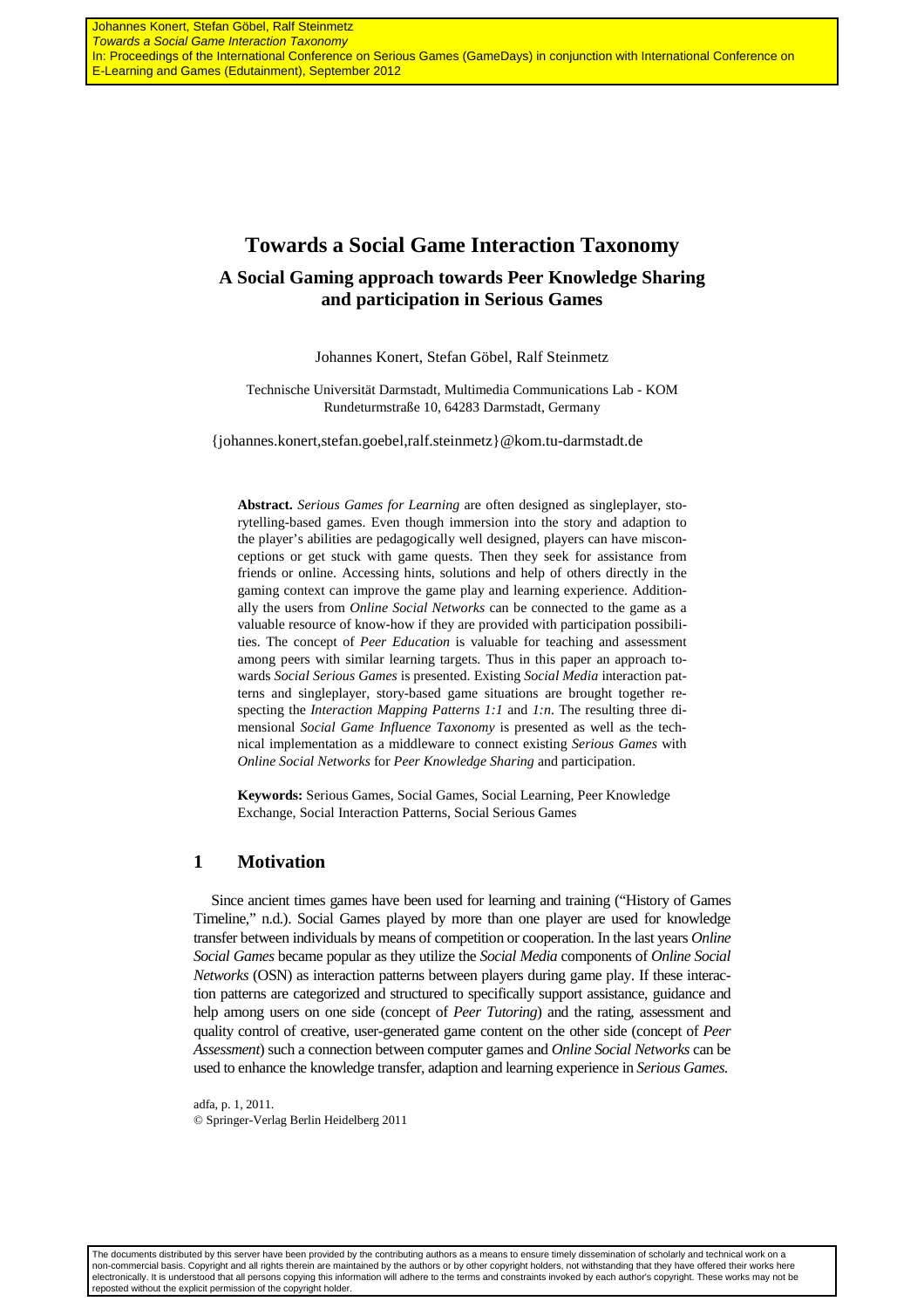Currently most *Serious Games for Learning* (SGL) are for single players only and based on digital storytelling concepts in order to allow an adaption and personalization to the single player in the targeted knowledge domain. Speed of game play, flow of challenges and guidance as well as selection of events happens according to the player's needs. A maximum of immersion and minimum of frustration and hindrance is favored for the player's experience of gaming and learning (Chen, 2007). Still, such adaptation and flow control cannot perfectly match the player's needs because the computational model representation of player's learning, playing and assumed skills is a simplified abstraction. This results in situations during game play where additional information is needed by the player, a riddle is misunderstood and thus not solvable or the player has memorized misconceptions about the targeted learning topic and needs individual instructional support.

In such situations a player can benefit from human resources connected to his game play experience. It is the aim of currently ongoing research to connect the mentioned *Serious Games for Learning* to *Online Social Networks* and use the available *Social Media* for interaction between players and non-players.

The interaction types and kind of participation that can be used to connect OSN users to the player(s) of *Serious Game*(*s*) and vice versa is the focus of this paper. It presents the first version of a taxonomy about game situations in singleplayer, story-telling *Serious Games for Learning* and the identified interaction patterns for a connection to *Online Social Networks*.

## **2 Related work**

The underlying work of this paper is inspired by the interaction patterns that are used by players of *Social Casual Games;* games that are casually played or with easy to use interfaces which are connected to OSNs (Loreto & Gouaïch, 2004). *Ines de Loreto* and *Abdelkader Gouaïch* identify *Asynchronous Play* as one important characteristic of such games. Players interact by e.g. exchanging items or favors, but do not have to be online or in the game at the same time. As *Nick O'Neill* states in his criteria list about Social Games, these games are mostly *turn-based* and *casual games* connected to OSNs, but still *Multiplayer* in a sense that there is an *awareness of others' actions in games* (O'Neill, 2008). We summarize these four criteria as *Casual Multiplayer*, which means a singleplayer game play, but multiplayer atmosphere due to asynchronous play and awareness – and thus interplay - of the activities of others. *Asynchronous Play* and *Casual Multiplayer* are a basis for the targeted *Social Game Interaction Taxonomy*.

A broader view to *Social Media* interaction patterns in general is given in (Crumlish & Malone, 2009). A somewhat simplified list focusing the interaction patterns between users of *Social Media* applications can be found at (Julien, 2011) and will be used in this paper later on.

Sociological analysis of interactions of individuals in their organizational and private social networks have shown the benefit of information exchange among peers; especially if they are not closely but weakly tied . Based on *Social Network Analysis* (SNA) this strength of weak ties is explained by Marc Granovetter in (Granovetter, 1973). That indeed weakly tied 'strangers' are willing to contribute information, assistance and help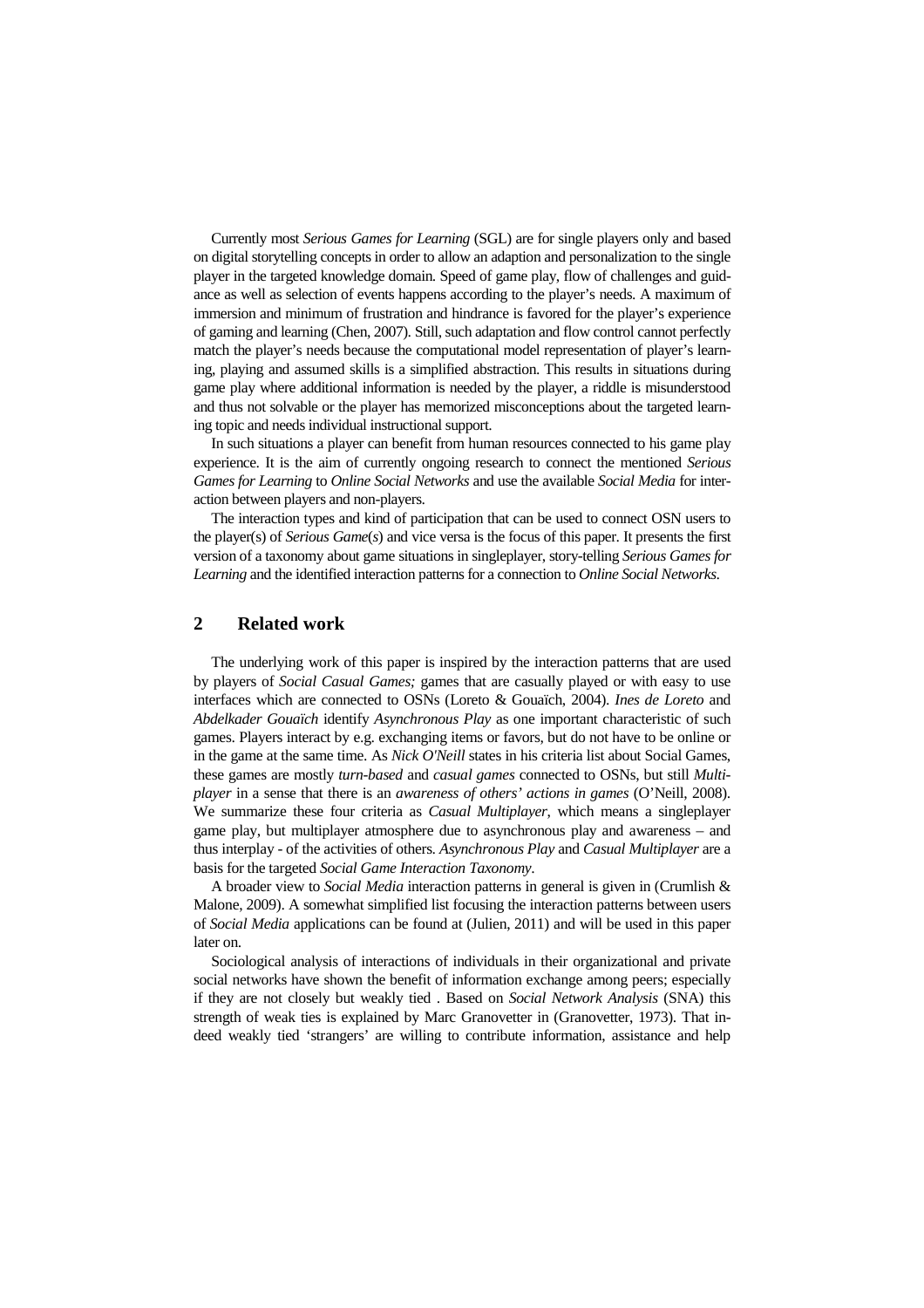depends on them consciously belonging to the same social group or having the same, noncompetitive goals (Constant, Sproull, & Kiesler, 1996).

From a pedagogical point of view fostering the knowledge transfer between peers of a social group (e.g. classroom peers) is valued beneficial for personality and social competency development, learning by teaching, additional supplement to instructors teaching and provides individualized learning experiences (Damon, 1984). The potential of Peer Education (Tutoring and Assessment) has been investigated in the field of web-based collaboration and online tutoring (Mohammad, Guetl, & Kappe, 2009; Stepanyan, Mather, Jones, & Lusuardi, 2009; Westera & Wagemans, 2007). Results show the motivational benefits and improved social and knowledge skills. Currently ongoing research investigates the effect of Peer Education in a structured classroom-setup to learning and motivation based on the concepts of *Asynchronous Play* and *Casual Multiplayer* (Konert, Richter, Göbel, & Bruder, 2011).

## **3 Approach**

To enhance the game play of one player in a singleplayer, story-based *Serious Game for Learning* by added content or influence from outside, we identified 3 dimensions to address for creating a taxonomy:

- 1. *Game Situations* (distinct contexts in the game a player can be confronted with)
- 2. *Mapping Patterns* (one to one, one to many, many to one, many to many)
- 3. *Social Media interaction patterns* (Julien, 2011)

Each of these dimensions needs to be elaborated as a discrete list of items. The cells of the resulting three-dimensional grid then can be filled with specific implementations of interactions in the context of SGLs connected to OSNs taking into account the concept of *Peer Education*.

Such a taxonomy is expected to help developers of *Serious Games* to enhance the learning by implementing functionality to support the interactions listed in the taxonomy. Examples of such beneficial functionality can be: players who can get assistance from outside the game without pausing (their game), non-players and related persons who can contribute to game play and influence it or other players who can contribute hints, solutions and complement guidelines.

#### **Social Serious Game Definition.**

In this paper a taxonomy and approach is presented how to enhance *Serious Games* by *Social Game* components. The enhances variant of Serious Games will be defined as Social Serious Games:

A *Social Serious Game* is a *Serious Game* with all components mandatory for a *Social Game*.

This includes the use of Social Media interaction patterns for *Peer Education* as listed in the *Social Game Interaction Taxonomy*.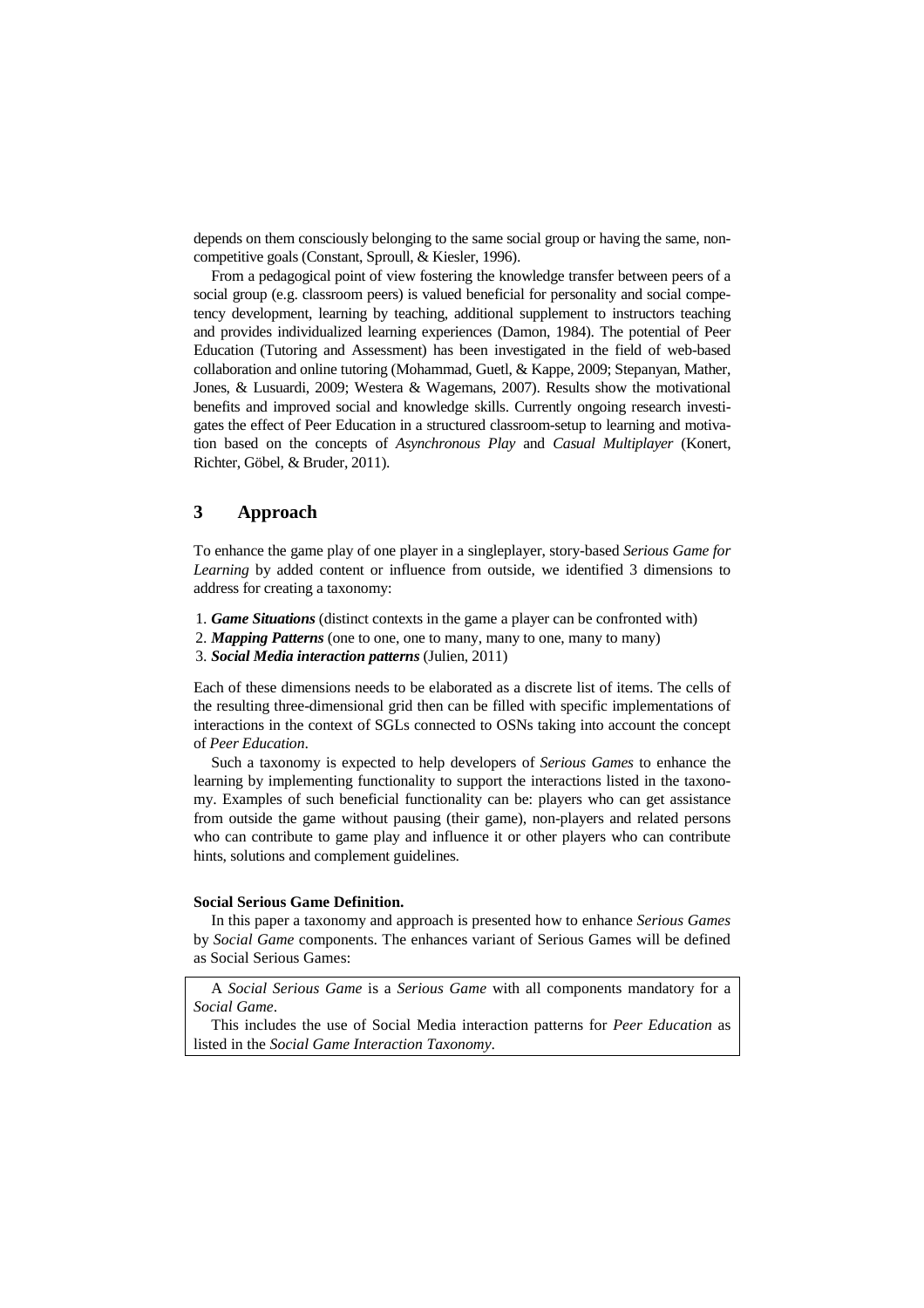# **4 Dimensions**

## **4.1 Game Situations**

The list of *Game Situations* has been developed in cooperation with CEOs of two game development studios in the area of Frankfurt, Germany. It focusses on the genre of adventure *Serious Games* which are singleplayer and story-based. The list is currently neither considered to be completed nor evaluated to be accurate, but is expected to be of value to relate the *Social Media* interaction patterns to it. *Game Situations* identified so far are listed in Table 1.

| $\#$           | <b>Game Situation</b>   | Description                                                   |
|----------------|-------------------------|---------------------------------------------------------------|
| 1              | Game Start              | Introduction Scene, normally without interaction possibili-   |
|                |                         | ties for the player except a skipping possibility             |
| $\overline{2}$ | Game Scene              | A general game scene without any specific situation as        |
|                |                         | listed next                                                   |
| 2.a            | <b>NPC Dialog Scene</b> | A non-person character is in conversation with the player     |
|                |                         | and waits for the player to answer (e.g. from a given list of |
|                |                         | dialog options)                                               |
| 2.b            | New Quest Scene         | The user reads and receives a new quest to solve. Quests      |
|                |                         | can be of type Information Seek, Inventory Quest or Riddle    |
| 2.c            | <b>Branching Scene</b>  | The player can decide between several choices (not dialog)    |
|                |                         | for the further development of the game story. Usually these  |
|                |                         | branches in the scene graph of the game are irrevocable       |
| 2.d            | Minigame Scene          | A game in the game that is in itself enclosed like a memory,  |
|                |                         | puzzle or equation to solve.                                  |
| 2.e            | <b>Conflict Scene</b>   | A fight or situation demanding a time-critical reaction from  |
|                |                         | the player.                                                   |
| 2.f            | Quest Solving           | The player solves a quest                                     |
| 3              | <b>Situation Loops</b>  | The player reaches no further progress and repeats actions    |
|                |                         | several times or comes along same place without any con-      |
|                |                         | textual change (inventory, quests, environment)               |
| 4              | Savegame                | The current game status is saved for later re-loading         |
| 5              | Game End                | The player closes the game application                        |

**Table 1.** Game Situations identified in story-based Serious Games for Learning

### **4.2 Mapping Patterns**

It is the intention of the authors of this paper to extend the currently mostly one-way connections between (social) games and OSNs by focusing mainly the other way around: Information flow from social networks into games and participation possibilities from social network users. Considering both ways between games and OSNs, the mapping patterns listed in Table 2 can be identified. The patterns *n:n* and *n:1* are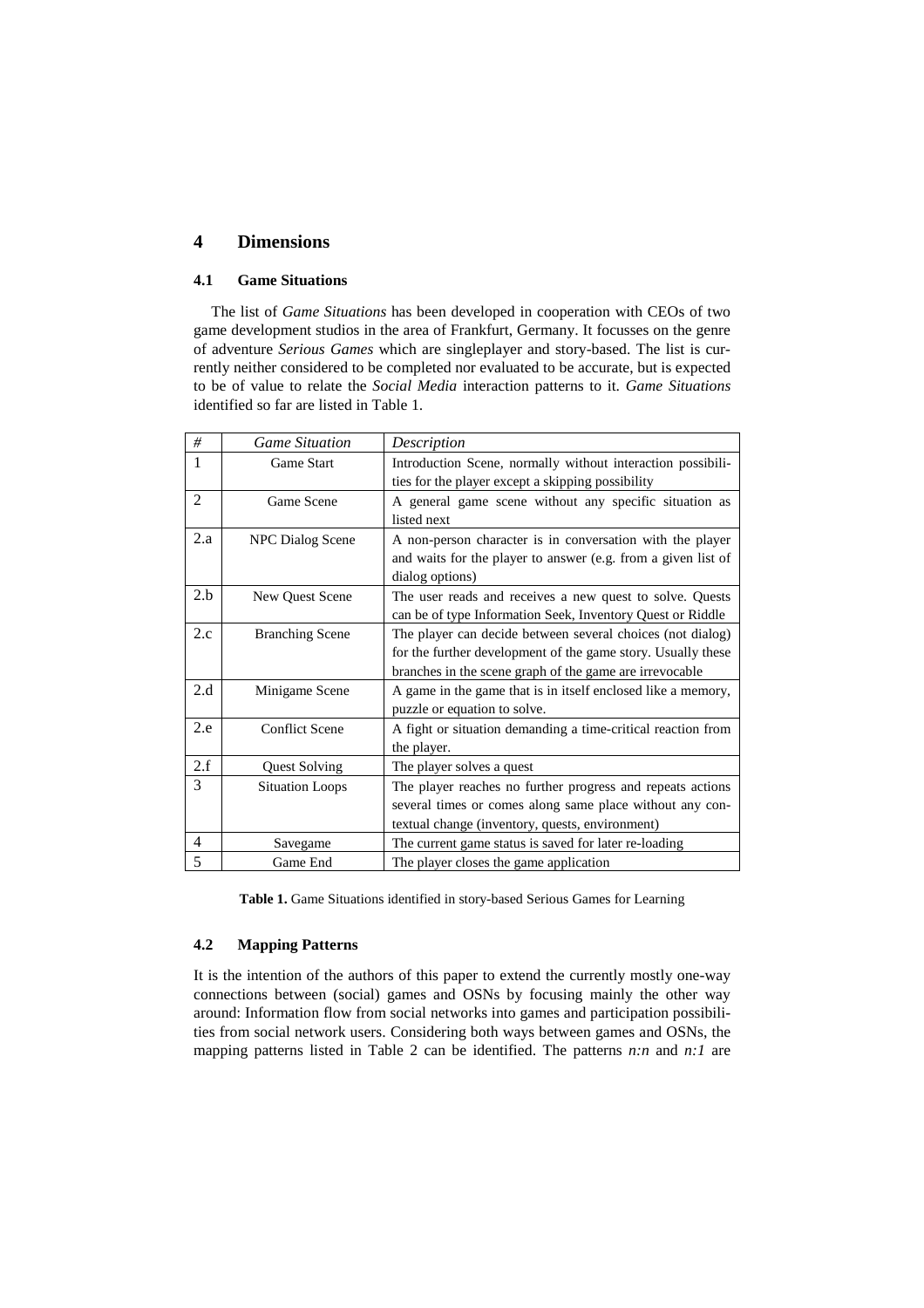listed for consistency reasons (shown *italic*) and will later on not be considered, as this paper focusses on singleplayer games.

| Mapping Type | Description                                                               |
|--------------|---------------------------------------------------------------------------|
| 1:1          | One player in game interacts with one specific user in the OSN            |
| 1:n          | One player in game interacts with many users in the OSN                   |
| n:n          | Many players of the game interact with (the same) many other players in   |
|              | the OSN                                                                   |
| n:1          | Many player of the game interact with (the same) one specific user in the |
|              | OSN                                                                       |

**Table 2.** Mapping Types identified for the connection of game players and users of OSNs

### **4.3 Social Media interaction patterns**

The *Social Media* interaction patterns listed in Table 3 are structured and described in (Julien, 2011). As they are originally described for interactions between two users of the (same) *Social Media* application, the descriptions here focus on the interaction between game players and users of OSNs which are per definition Social Media applications (Boyd, 2009). As posting, sharing and updating are similar they are grouped and later on referred to as *Post* only. *Buy* and *Play* are shown *italic* as they will later on not be taken into consideration anymore, because they do not fulfill the criteria of a direct influence to or response by another user or many users as defined in ("interaction - definition of interaction by the Free Online Dictionary, Thesaurus and Encyclopedia.," n.d.). Finally eight interaction patterns are left for the taxonomy.

| #                      | Social Media<br>interaction pattern | Description                                               |  |  |
|------------------------|-------------------------------------|-----------------------------------------------------------|--|--|
| 1                      | Post                                | A user can store new content                              |  |  |
|                        | Share                               | A user can share content                                  |  |  |
|                        | Update                              | A user can quickly share a short piece of information     |  |  |
| $\mathcal{D}_{\alpha}$ | Vote                                | A user can favor or disfavor a content element            |  |  |
| $\mathcal{F}$          | Comment                             | A user can respond to specific content element            |  |  |
| 4                      | Chat                                | A user can communicate directly with another user         |  |  |
| 5                      | Tag                                 | A user can enrich content with metadata                   |  |  |
| 6                      | Invite                              | A user can ask another user to perform an action          |  |  |
|                        | Connection                          | A user can establish a link to another user               |  |  |
| 8                      | Join                                | A user can associate himself with an interest group       |  |  |
|                        | Buy                                 | A user can directly purchase a product or make a donation |  |  |
|                        | Play                                | A user can engage with a game                             |  |  |

| <b>Table 3.</b> Social Media interaction patterns (Julien, 2011) |  |  |  |
|------------------------------------------------------------------|--|--|--|
|------------------------------------------------------------------|--|--|--|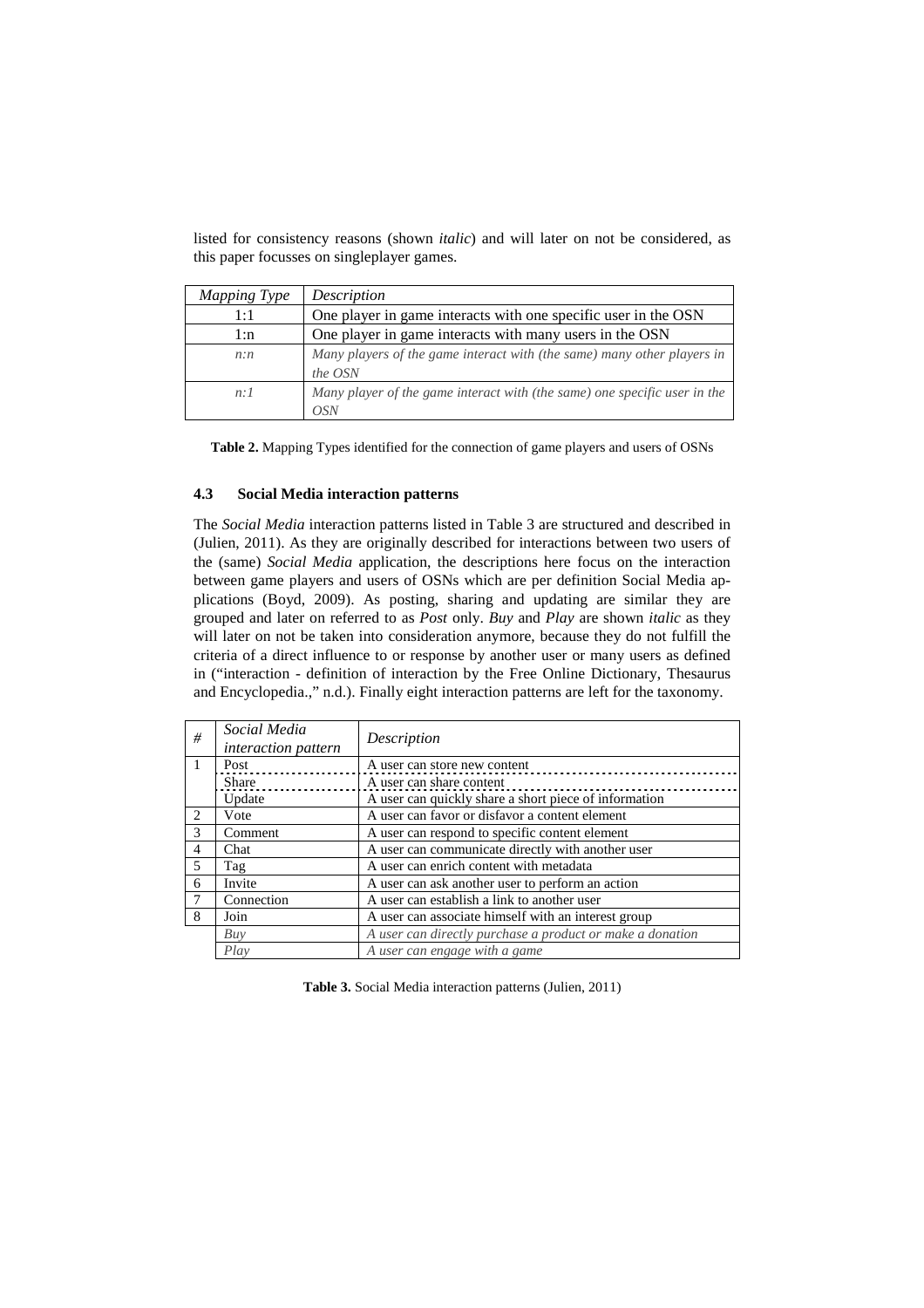### **4.4 Taxonomy Model**

The *Mapping Pattern* as the second dimension has only two characteristics which we will take into account. Thus the three dimensional taxonomy can be listed as two Tables; one for each *Mapping Pattern*. The Tables consist of the eleven *Game Situations* as rows and the eight *Social Media* interaction patterns as columns. Most of our identified interaction types to be listed in these Tables are valid for *1:1* and *1:n* simultaneously. Interactions incoming to the game player are in several cases only suiTable for the *1:1 Mapping Pattern* only. Still, Table 4 contains the data for both *Mapping Patterns* and the ones only valid for *1:1* are printed *italic*. There are no interaction types only valid for *1:n*. Explanations for the interaction type examples used in the cells are listed below as Table 5.

#### **First Conclusions.**

The Tables 4 and 5 are currently work in progress and not yet evaluated or proven and do not claim to be totally complete. Still it is valuable to interpret them and draw some intermediate conclusions and discuss them for the game development of *Social Serious Games*. As seen in Table 4 especially *Vote* tends to be a *Social Interaction* that suits well both *Mapping Patterns 1:1* and *1:n*. The most differences between *1:1* and *1:n* exists for *Post*, as content contributions are made individually and not collective. Thus the differences are mainly the incoming content (I:) for *Game Situations*. Additionally, cooperation modes are not applicable in a *1:n Matching Pattern* of a singleplayer SGL, but for the embedded minigames a (massive, cooperative) multiplayer mode is imaginable as well as a (massive) sidekick concept for *Conflict Scenes* in such games (e.g. a scene with a boss opponent).

For a technical implementation it seems to be reasonable (based on the number of interactions in the Table) to focus on the support of *Post* and *Vote* first, then on *Comment*. Concerning the examples in the Table 4 individuals (*1:1*) might be a most valuable source for creative content, hints or solutions for game situations as for *1:n* most content-related (*Post*) incoming (*I:*) entries are not valid. However, many (*1:*n) connected users, e.g. the friends connected to the player in an *Online Social Network* tend to be a valuable source for *Vote* results and recommendations. As seen in Table 4 this is the only column where all items are available for both *Mapping Patterns*. Because more people can possible contribute in *1:n*, the *Vote* might be even of more value here compared to *1:1*. A combination of both (*Post*, *Vote*) could be a content contribution of individuals, voted by many others for recommendation.

In both Mapping Patterns it seems to be suitable to *Post* the status (achievements), *Vote* with likes and send invitations from the ongoing game to the connected other users in order to raise awareness and call for participation. It can be assumed that such interactions become more valuable if the recipients are invited to take action, e.g. combining it with a call for a *Vote* or content *Post* to involve them into ongoing game play.

For minigames and *Conflict Scenes* (all scenes with time-critical reactions demanded) *Chat* and *Connection* can be considered to be implemented as they allow a collaborative or competitive scenario in the otherwise singleplayer game play.

adfa, p. 6, 2011. © Springer-Verlag Berlin Heidelberg 2011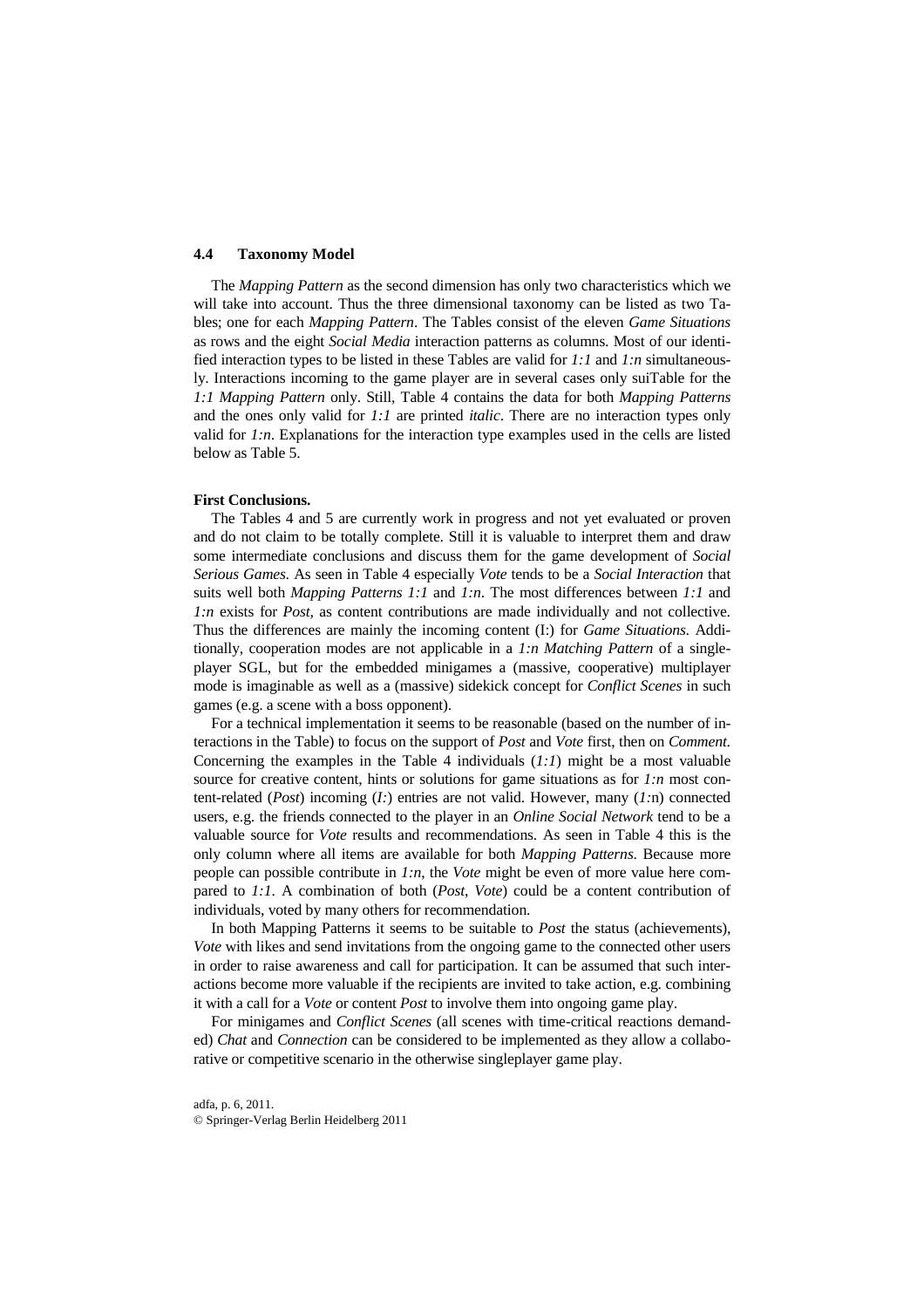| #   | Game Sit.                  | Post                                                                                             | Vote                                                                          | Comment                                                   | Chat                        | Tag                                               | Invite                       | Connection                       | Join                           |
|-----|----------------------------|--------------------------------------------------------------------------------------------------|-------------------------------------------------------------------------------|-----------------------------------------------------------|-----------------------------|---------------------------------------------------|------------------------------|----------------------------------|--------------------------------|
| 1.  | Game<br><b>Start</b>       | I: inventory equip-<br>ment<br>O: status                                                         | I: inventory equip-<br>ment, scene selec-<br>tion                             |                                                           |                             |                                                   | O: rec., streaming           | I/O: cooperation                 | I: cooperation,<br>streaming   |
| 2.  | Game<br>Scene              | I: solution, ques-<br>tion, pers. content<br>O: status, screen,<br>solution, question            | I: scene selection,<br>assessment<br>O: content rating                        | I: solution<br>O: solution                                | I/O: consultation           | <i>I: content location</i><br>O: content location | O: rec.                      | I/O: cooperation                 | I: cooperation                 |
| 2.a | <b>NPC</b> Dialog<br>Scene | I: dialog option,<br>names<br>O: dialog decision                                                 | I: dialog option,<br>traits                                                   | I: dialog answer                                          | I: dialog takeover          |                                                   |                              | I: dialog takeover               | O: join decision<br>(indirect) |
| 2.b | New Quest<br>Scene         | I: tasks, rewards,<br>item donation, item<br>repairing, params<br>O: quest decision,<br>question | I: available quests,<br>tasks, rewards,<br>quest parameters<br>O: quest likes | I: banter<br>O: notes, re-<br>strictions                  |                             | I/O: categorization                               | O: rec.                      | I/O: cooperation                 | I: cooperation                 |
| 2.c | <b>Branching</b><br>Scene  | I: false decision<br>items<br>O: branch decision                                                 | I: branch options<br>O: branch likes                                          | I: banter                                                 |                             |                                                   |                              |                                  |                                |
| 2.d | Minigame<br>Scene          | I: game content                                                                                  | I: minigame<br>options<br>O: minigame likes                                   |                                                           |                             |                                                   | I: content rec.<br>$O:$ rec. | I/O: cooperation,<br>competition | I: cooperation,<br>competition |
| 2.e | Conflict Sc.               |                                                                                                  | I: traits, difficulty,<br>tactics, inventory                                  |                                                           | I: barter, acclama-<br>tion |                                                   | O: sidekick                  | I: sidekick                      | I: sidekick                    |
| 2.f | Quest<br>Solving           | I: rewards<br>O: rewards                                                                         | I: assessment<br>O: quest likes                                               | I: shouts of victory,<br>questions, remarks<br>O: remarks |                             | I/O: categorization                               | $O:$ rec.                    |                                  |                                |
| 3.  | Situation<br>Loops         | I: assistance<br>O: assistance<br>request                                                        |                                                                               |                                                           | I/O: consultation           | I: content location                               | $O:$ assistance<br>request   | I/O: cooperation                 |                                |
| 4.  | Savegame                   | O: savegame,<br>status                                                                           | I: likes, usages                                                              | I: likes<br>O: remarks                                    |                             | I/O: categorization                               | O: rec.                      | I/O: affiliation                 | I: usage                       |
| 5.  | Game<br>End                | I: questions<br>O: status, solutions,<br>question                                                | I: assessment<br>O: likes                                                     | I: barter, acclama-<br>tion (at stream)                   |                             |                                                   |                              |                                  | I: rec.                        |

**Table 4.** Social Game Influence Taxonomy (Incoming interactions to the game marked as *I:*, outgoing as *O:,* items only for *1:1* are *italic*)

adfa, p. 7, 2011. © Springer-Verlag Berlin Heidelberg 2011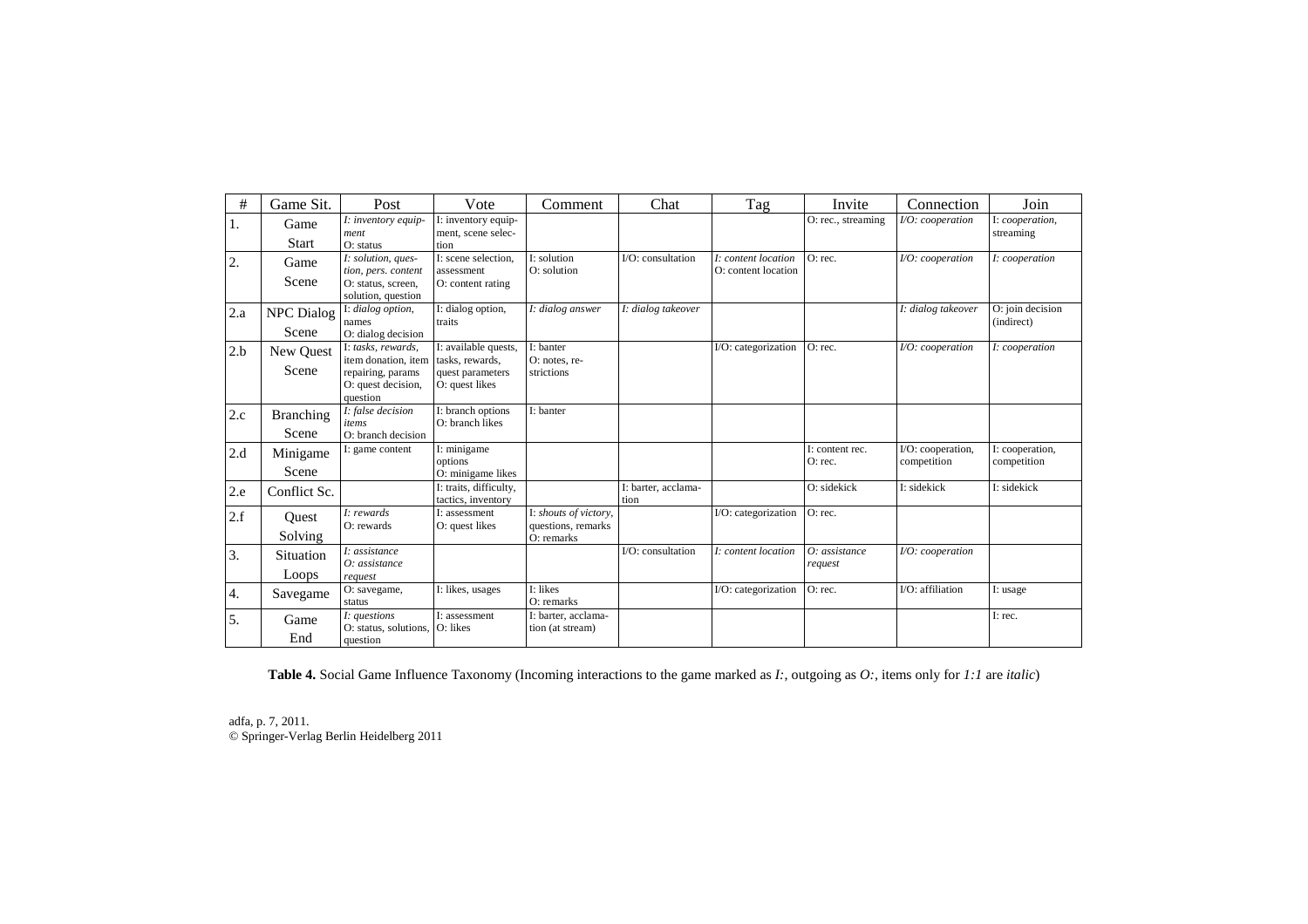### **Description of Influences.**

| acclamation (at stream)  | sympathy or antipathy concerning the consumed (live) screencast    |
|--------------------------|--------------------------------------------------------------------|
|                          | video stream of the game played                                    |
| affiliation              | dynamic membership in an ad-hoc group of interest of all users     |
|                          | connected or liking the same content, e.g. savegame                |
| available quests         | influencing the availability of quests a player can choose         |
| branch options           | influence to the available game branches a player can choose       |
| branch likes             | players and/or users can express their (dis)favor                  |
| categorization           | players and/or users can edit or add metadata                      |
| content location         | placing items in the game context, map or area                     |
| dialog takeover          | the dialog is not any more answered by a NPC, but by humans        |
| false decision items     | contribution of (creative) but wrong answers to a question or      |
|                          | decision to make                                                   |
| item donation/repair     | other players/users owning items can help by donation or repair    |
| join decision (indirect) | NPC dialogs can ask players for favorites or memberships result-   |
|                          | ing in joins e.g. of affiliated interest groups in OSNs.           |
| params                   | abbreviation for parameters, e.g. difficulty, time restrictions    |
| rec                      | abbreviation for recommendations, e.g. recommending a quest        |
| restrictions             | players/users can express (by text) self-imposed restrictions mak- |
|                          | ing the game e.g. more fun or harder                               |
| sidekick                 | Assistance player restricted to competition support, not capable   |
|                          | of interacting with story pacing (e.g. co-fighters)                |
| usages                   | who/how many other used this item                                  |

**Table 5.** Description of influence type examples used in Table 4

Other influences are not explained explicitly as they are assumed to be selfexplaining.

### **Research questions.**

From the above discussed conceptual ideas the following research questions have been identified to be focused on in future research.

- RQ1: Do game developers value the taxonomy as reasonable covering the main influence kinds for their *Serious Games for Learning*?
- RQ2: Do players value such features in games for *Peer Education* and knowledge transfer?
- RQ3: Are players more engaged and reach further in the game if games are enhanced by the *Social Game Influence Taxonomy* system?
- RQ4: Can the awareness of *Serious Games* be increased for non-players by the participatory effects and interactivity caused by the use of the *Social Game Interaction Taxonomy* compared to (passive) wall posts?

adfa, p. 8, 2011. © Springer-Verlag Berlin Heidelberg 2011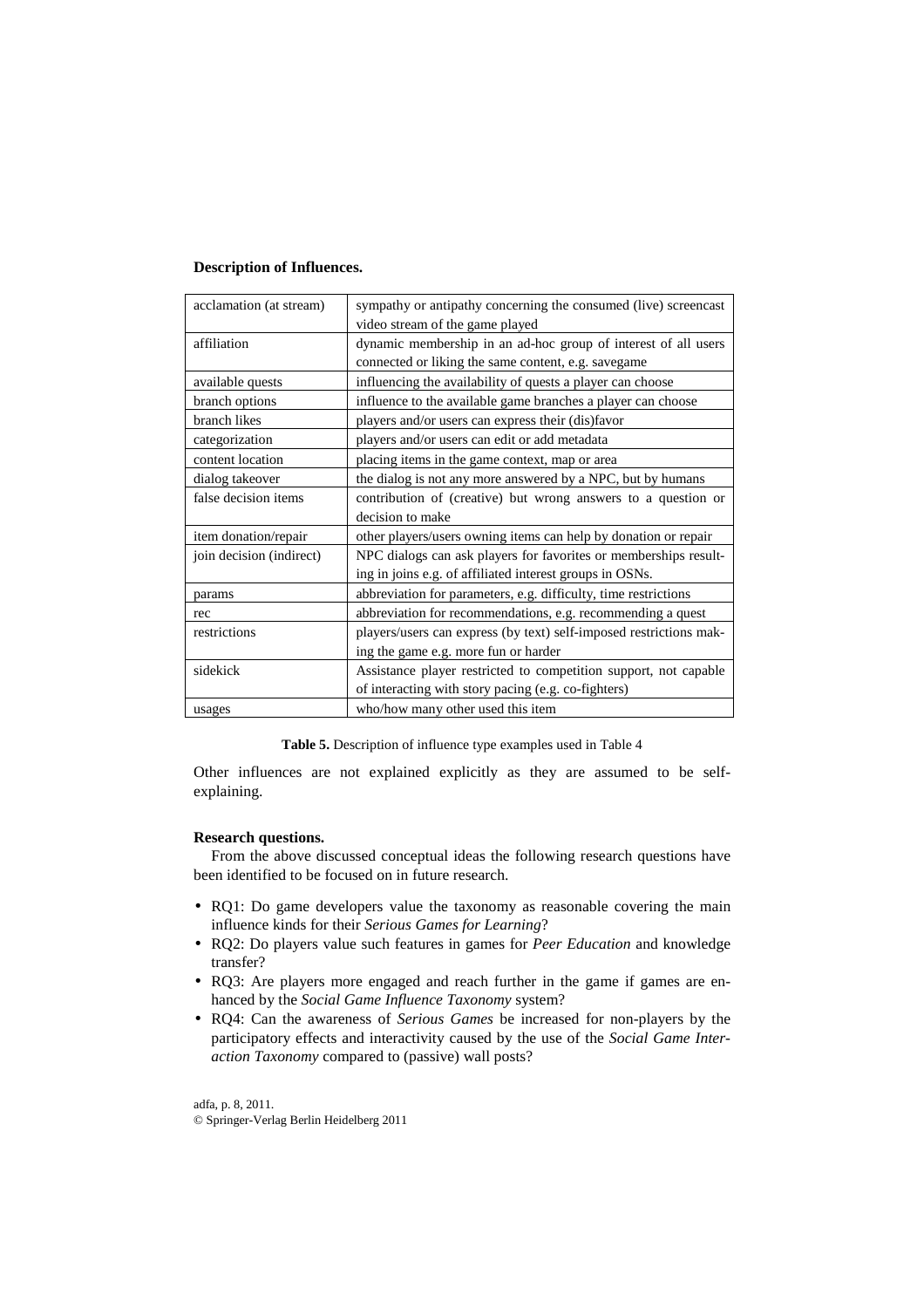#### **4.5 Middleware Design**

Technically the taxonomy is used in a framework that works as a component-based service middleware between existing *Serious Games* that use the offered services and different *Online Social Networks*. As identified in the conclusions of section 4.4 (Model) *Post* and *Vote* are the main *Social Influence Patterns* to be supported first. Consequently the architectural diagram drafts the *Social Game Content Integration* component for *Posts* and the *Social Game Influence System* for *Votes* (see figure 1).



**Fig. 1.** Middleware design for *Social Serious Game* (SSG) middleware legend: <def> for definition, <use> for usage (access)

#### **Content Integration for Posts.**

Game developers use the defined content definitions (to be described in a future paper focusing content integration) to fetch or store user-generated content from the middleware repository. This can be hints, screenshots, screencast streams and other formats existing in the game or social network on one side or provided hints, solutions, questions from users of OSNs or from other players on the other side.

#### **Influence System for Votes.**

Game developers use the defined interaction patterns of the *Social Game Interaction Taxonomy* and invoke concrete influences by selecting a pattern and setting parameters like number of answers, timeout and so on. The middleware component *Social Game Influence System* then instantiates the influence, sends messages to the OSNs, collects feedback and provides the result to the game. Aspects of the service implementation cover content filtering, abuse protection, data privacy policies and the dynamic rendering of the influence system's web interface for users who respond to messages and follow the invitations (links) embedded in the wall posts (e.g. on face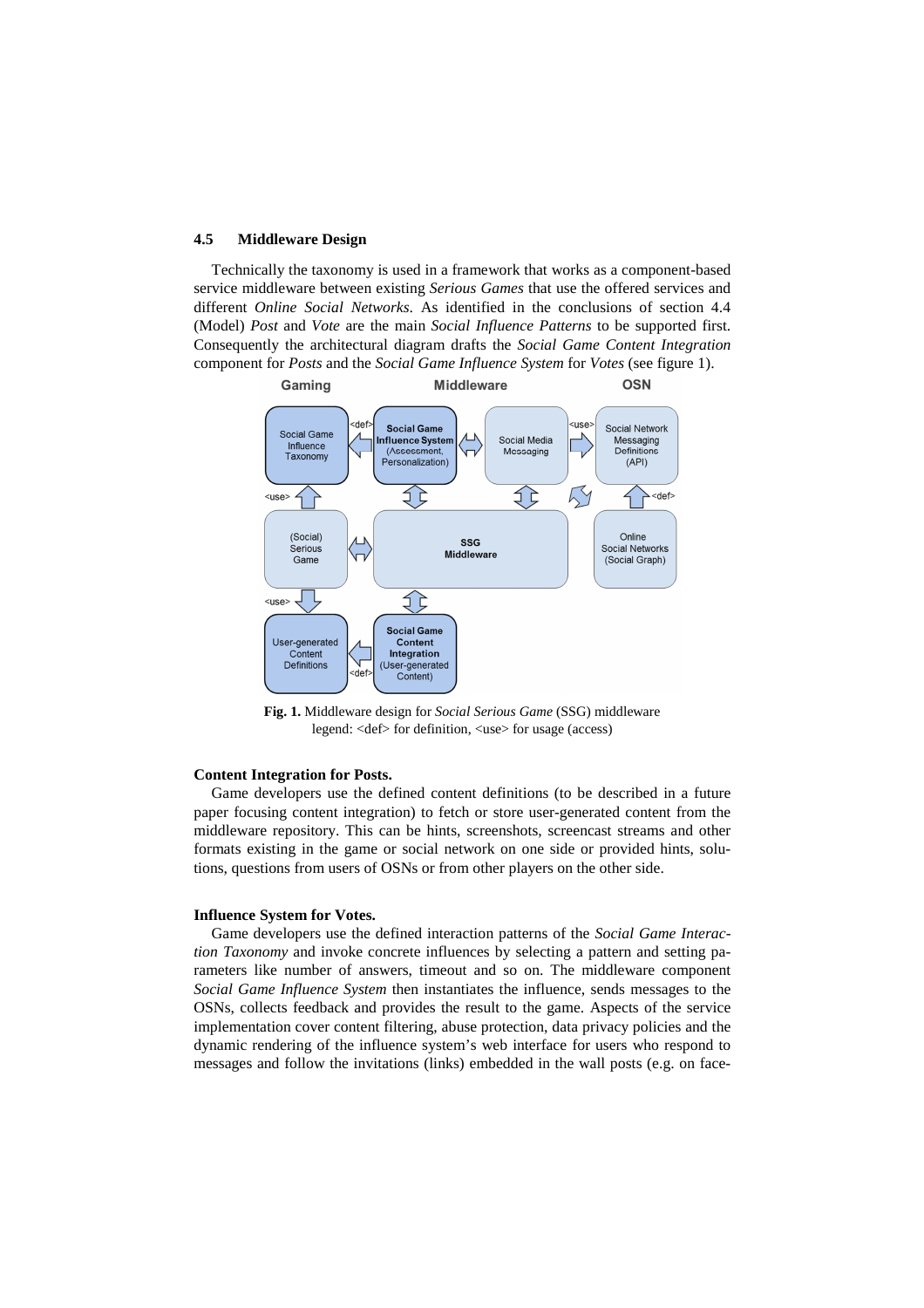book). Technically supported are right now: single choice, multiple choice, *n out of m* choices, ordering, text gap, image upload and combination of these, e.g. singe-choice with the option to add new options with a text field.

#### **Technical components.**

The middleware has been developed as a *Java Servlet* application supporting multiple games and multiple-user access. It is designed to connect to multiple OSNs that support the *OAuth* authentication system and provide access to the profiles and graphs via an *Application Programming Interface* (API). The provided web-access for users to vote and contribute content is generated by a *Google Web Toolkit* (GWT) servlet of the middleware. All access to content items is as well possible for game instances via the API provided from the SSG middleware. A list of the main API methods is shown in Table 6. Beside a few methods for authentication that set and check a HTTP access-cookie (not listed) all methods are designed stateless to reduce the interdependencies and complexity of API method usage.

| <b>API</b> method      | <b>Functionality</b>                                                                                                                                                                                                                                                                                    |
|------------------------|---------------------------------------------------------------------------------------------------------------------------------------------------------------------------------------------------------------------------------------------------------------------------------------------------------|
| allocateContent        | Prepares the receiving of a content item. Usual parameters are<br>metadata about the game, game scene, player, description or type<br>of content. The types are a predefined list that can be extended by<br>game developers with proprietary keys. The method returns a<br>unique <i>contentId</i> .   |
| uploadContent          | Uploads the content for the given <i>contentia</i> to the middleware.<br>This can be textual or binary and does not need to be readable by<br>the middleware                                                                                                                                            |
| getContentInfo         | Based on filter information gives as parameters a result list of all<br>stored and visible content is returned from the middleware. The list<br>contains all metadata, but no content itself.                                                                                                           |
| <i>downloadContent</i> | For specific <i>contentIds</i> the content can be downloaded and be<br>parsed according to the content type.                                                                                                                                                                                            |
| prepareInfluence       | Prepares one influence pattern as defined in the taxonomy. These<br>are available as enum values. Usually the minimum parameters are<br>a question (to state) and multiple- or single-choice answer options<br>depending on the selected pattern. Returns a unique influenceId.                         |
| startInfluence         | The defined influence (using the <i>influenceId</i> ) can be made visible.<br>Parameters are only the timeout. This triggers publication to social<br>networks. If no one participated a default result is returned. If<br>uncommented by users, the posts are deleted after timeout from<br>OSN walls. |
| fetchResult            | Using the <i>influenceld</i> the preliminary or final result can be fetched.                                                                                                                                                                                                                            |

**Table 6.** Main API methods of the SSG middleware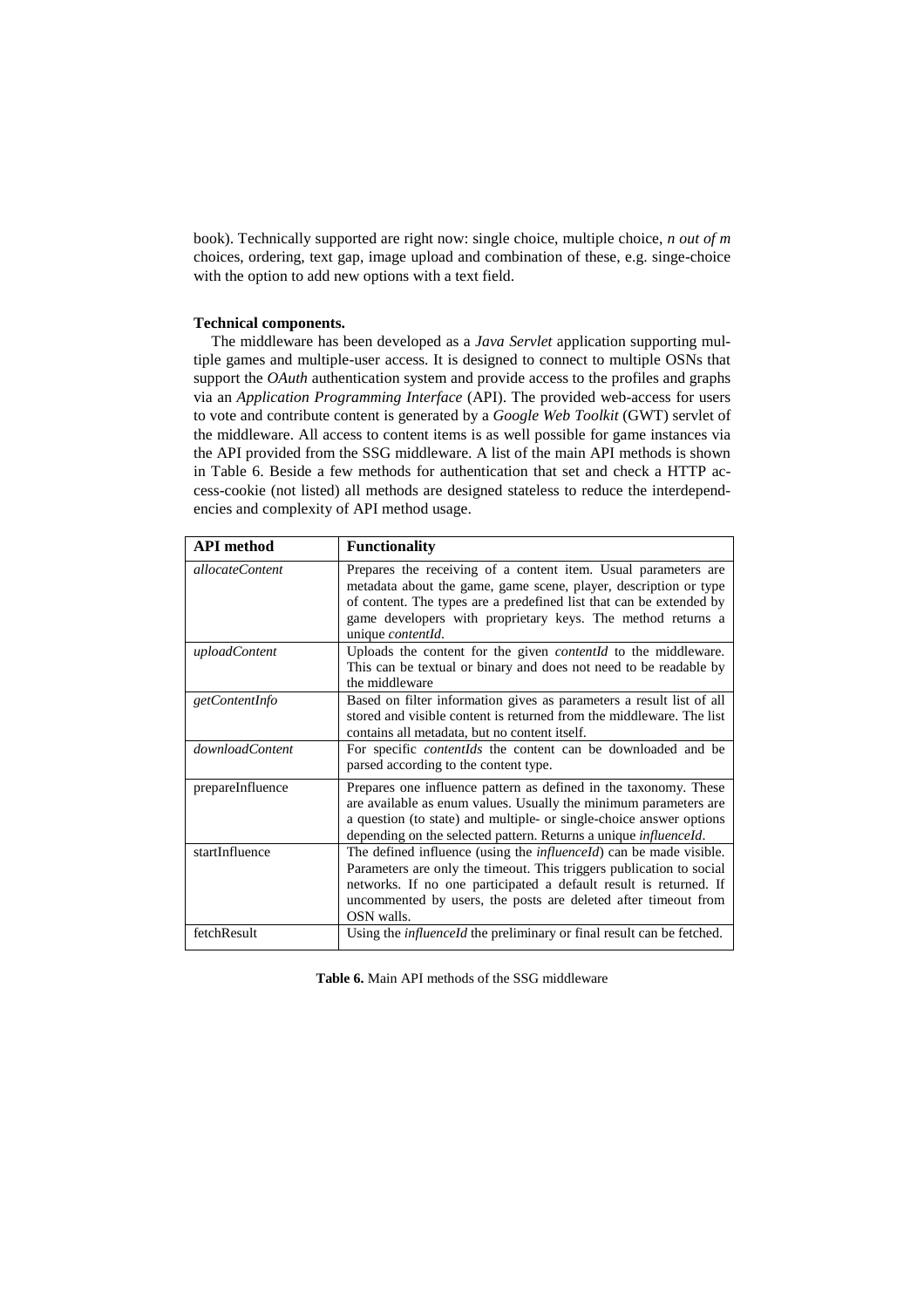## **5 Outlook**

The described taxonomy and the middleware will be further shaped during ongoing implementation and tests. We plan to evaluate the usability and find answers for research questions RQ2-RQ4 with a user study at the end of 2012. Therefore a 3D *Serious Game for Learning* will be connected to the middleware using the *Social Game Influence System* and the *Social Game Content Integration*. A qualitative study has been conducted in April and May 2012 as interviews with six CEOs or senior software developers of German game studios that develop *Serious Games*. The transcription of interview data and results of the analysis will help to answer RQ1.

The ongoing research aims to find technological solutions, approaches and patterns to prove the improvements for knowledge exchange and learning in *Social Serious Games*.

#### **Acknowledgements.**

Parts of this work are funded by the HA Hessen Agentur (HA 258/11-04).

## **6 References**

- Boyd, D. (2009). *Social Media is Here to Stay... Now What?* Redmond: Microsoft Research Tech Fest. Retrieved from http://www.danah.org/papers/talks/MSRTechFest2009.html
- Chen, J. (2007). Flow in Games (and Everything Else). *Communications of the ACM*, *50*(4), 31-34. doi:10.1145/1232743.1232769
- Constant, D., Sproull, L., & Kiesler, S. (1996). The Kindness of Strangers: The Usefulness of Electronic Weak Ties for Technical Advice. *Organization Science*, *7*(2), 119-135. Retrieved from http://www-2.cs.cmu.edu/~kiesler/publications/PDFs/Constantkindness.pdf
- Crumlish, C., & Malone, E. (2009). *Designing Social Interfaces: Principles, Patterns, and Practices for Improving the User Experience (Animal Guide)* (p. 520). Yahoo Press. Retrieved from http://www.amazon.com/Designing-Social-Interfaces-Principles-Experience/dp/0596154925
- Damon, W. (1984). Peer education: The untapped potential. *Journal of Applied Developmental Psychology*, *5*(4), 331-343. doi:10.1016/0193-3973(84)90006-6
- Granovetter, M. S. (1973). The strength-of-weak-ties perspective on creativity: a comprehensive examination and extension. *The American Journal of Sociology*, *78*(6), 1360-1380. doi:10.1037/a0018761
- History of Games Timeline. (n.d.). Retrieved April 28, 2012, from http://www.historicgames.com/gamestimeline.html

adfa, p. 11, 2011. © Springer-Verlag Berlin Heidelberg 2011